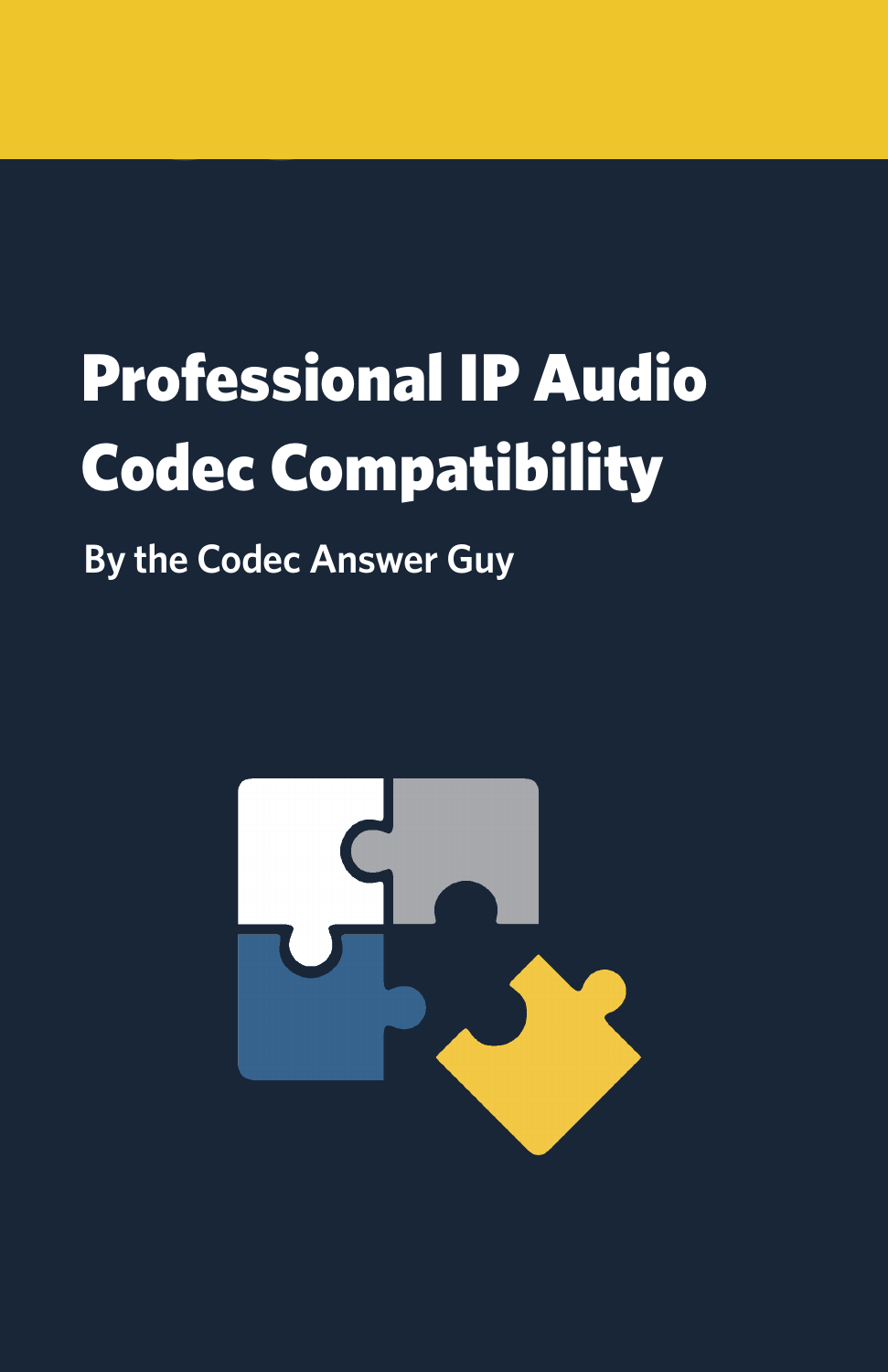## **Q: Hey CAG, can I connect Comrex IP audio codecs to other brands?**



**A: Yes. But there's a lot to know! Interconnecting codecs is very complicated, and it takes some work.**

### **Q: Wait, there isn't a simple, hassle-free and reliable way to interconnect brands?**

A: It feels like there should be, right? But due to a range of factors, there isn't, and it's probably not going to happen any time soon.

#### **Here's why:**

- **1** Cooperation is great, but we live in a world where manufacturers are competing for business. Manufacturers need to maintain a technical edge over their competition, and that means keeping secrets. It would be unreasonable to ask a manufacturer to disclose technical details of its products, including the way it transports packets over the network.
- **2** Given point 1, the best way to achieve compatibility is to establish an independent standard for manufacturers to follow. This independent standard would be included on codecs as an alternate mode to the manufacturer's proprietary transport. But for every manufacturer to be able to meet the standard, they would need to compromise and reduce features.
- **3** There are some universal standards that exist today! But they rely on protocols (like SIP) that require extra configuration from an IT perspective, and special settings within the codec itself. They're neither simple nor hassle-free.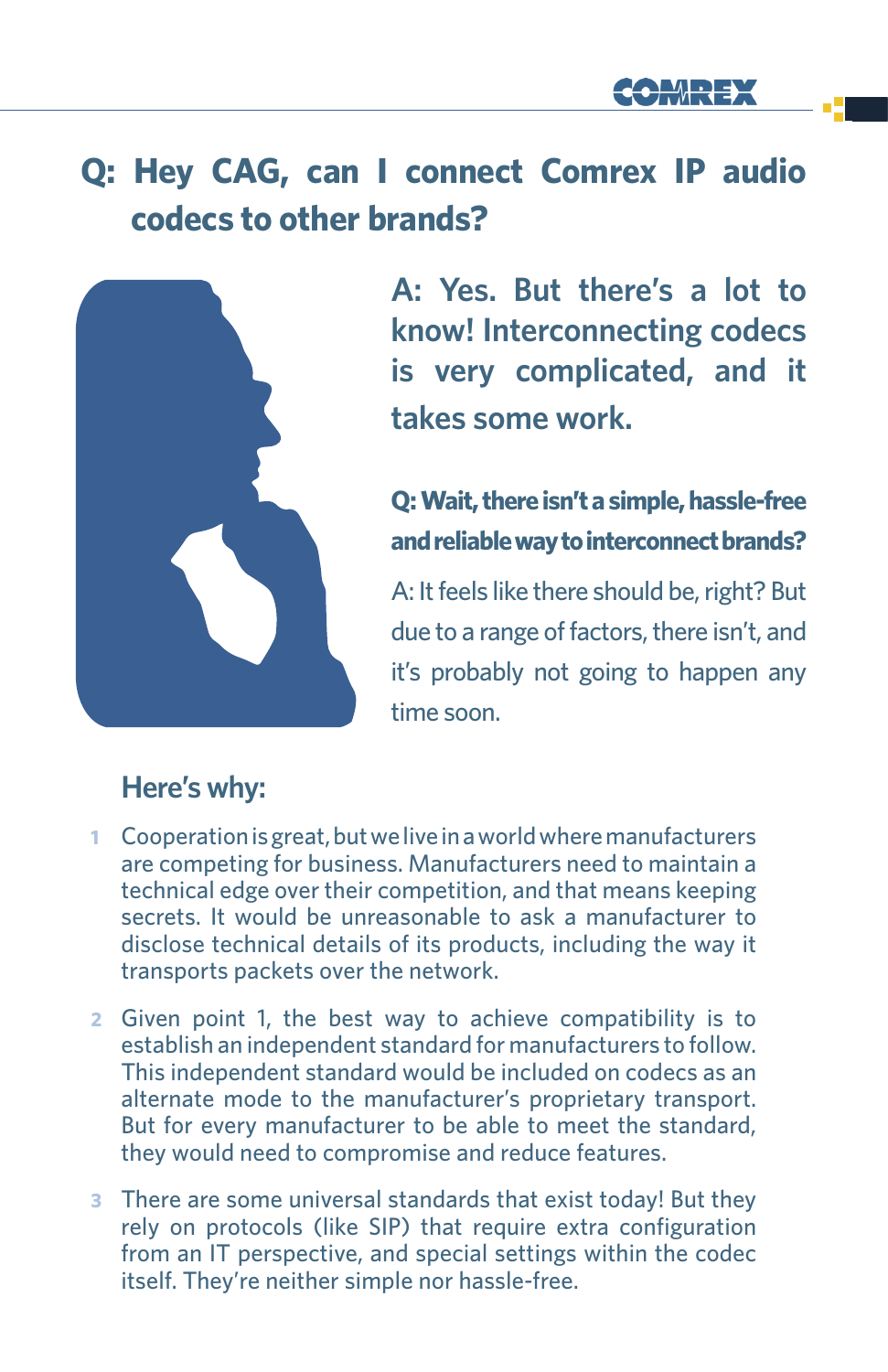## COMREX

#### **Q: Well, that's a bummer.**

A: Even though we won't see a simple way to interconnect any time soon, it is still possible with a little bit of time and effort!

## **Q: I've heard a little bit about the interconnect standard - what is that?**

A: EBU Tech 3326, a joint effort by the European Broadcast Union and manufacturers, defines the way codecs should interoperate. It standardizes the encoders, transport protocols and signaling required for interoperation.

#### **Q: What doesn't it do?**

A: It does not address "premium" features added to codecs like presence, dual-network streaming and error-correction. So none of these features are supported by manufacturers in "compatible mode".

#### **Q: Does everyone support it?**

A: Market forces have been successful in driving nearly every manufacturer to support Tech 3326 in some form. Tech 3326 also has the added benefit of relying on the SIP protocol for signaling, which is used almost universally by Voice-over-IP products, often making them compatible with your codecs.

#### **Q: What about SIP? Why doesn't everyone just use that?**

A: SIP/EBU Tech 3326 isn't perfect. It requires that the user open multiple incoming ports on their network, and these are different ports than codec brands will use when connecting between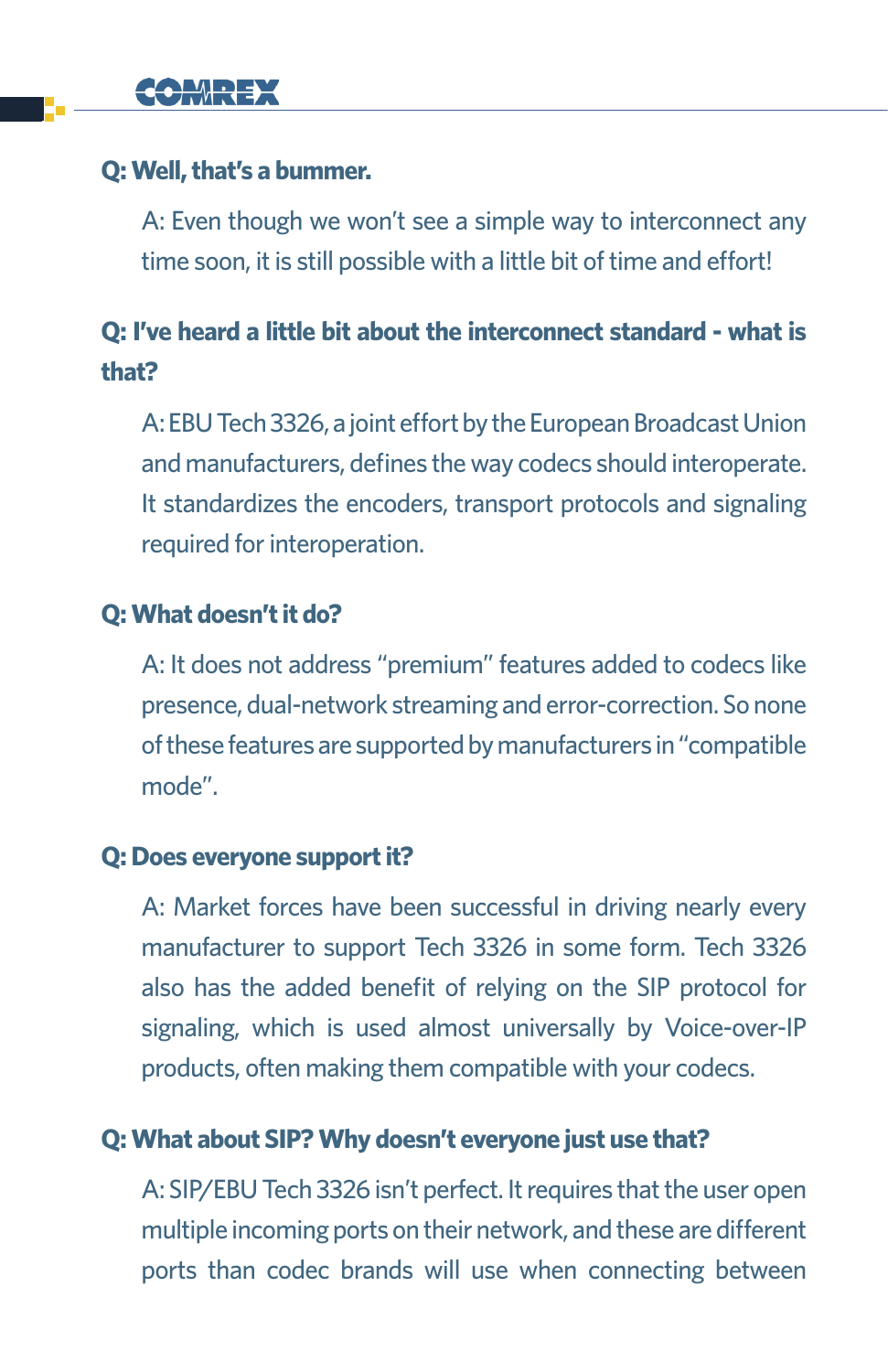themselves. And because it's an alternate mode to the "default" of most codecs, you usually have to configure the parameters of outgoing calls to use it. And you can't use presence or traversal servers (like Comrex Switchboard) to make connections. But under most circumstances it can be made to work in some way.

#### **Q: How can I learn more about SIP?**

A: Comrex has published a primer on the topic and it's available on our website (www.comrex.com). The main difference between VoIP/SIP and Tech 3326/SIP is the use of a SIP server. This is almost always part of a VoIP arrangement—the VoIP device will register with a cloud server (or PBX) at startup and maintain a communications channel.



For most codec users, the server will be skipped, as it makes things more complex. SIP devices have the ability to connect directly together without a server, and since this process is very much like the way codecs already connect, it makes for the easiest transition.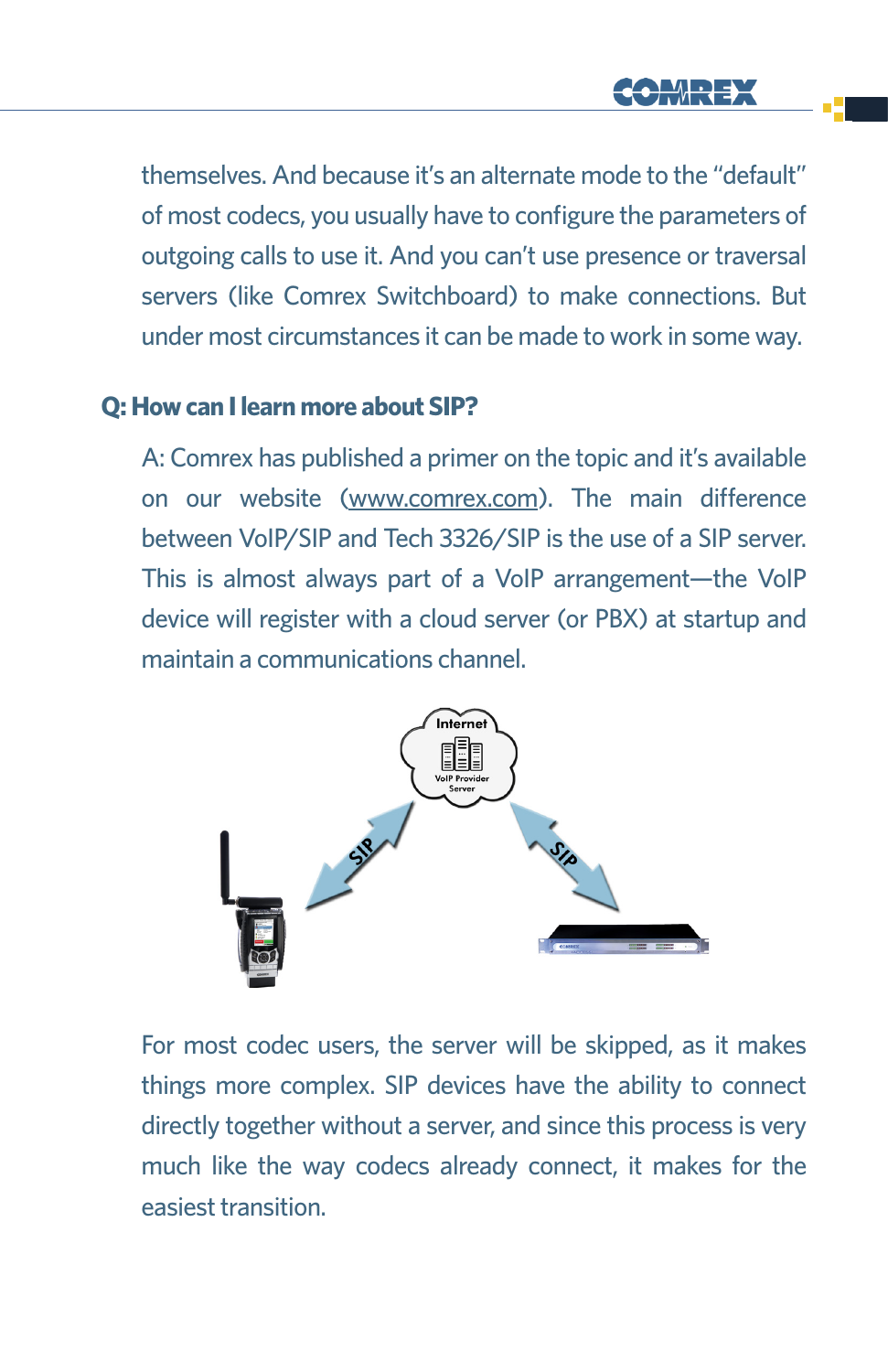



#### **Q: Cool! How can I get started?**

A: Well, I can describe the Comrex side of things. The "other brand" side may have differences, but the idea is the same.

Whether you intend to make or receive calls from the Comrex codec, you'll need to forward some ports (unless your codec is already out on the Internet without any router or firewall). The codec will expect some unsolicited data from the Internet, and your router will need to know where to send that data. Unlike with Comrex "BRIC-Normal" calls (the protocol used between Comrex devices), even outgoing callers need ports open. This is because SIP uses different ports for signaling and for caller audio.

#### **Q: I can do that! Which ports do I need to forward?**

A: The ports to open on the Comrex side are in the following table. All ports are **UDP** only. **5060** is a "well known" SIP port and should be universal among codecs. The RTP ports are custom to each manufacturer, and probably differ (but that's OK). As noted, it is not usually necessary to forward **UDP 5060** if only outgoing calls are desired.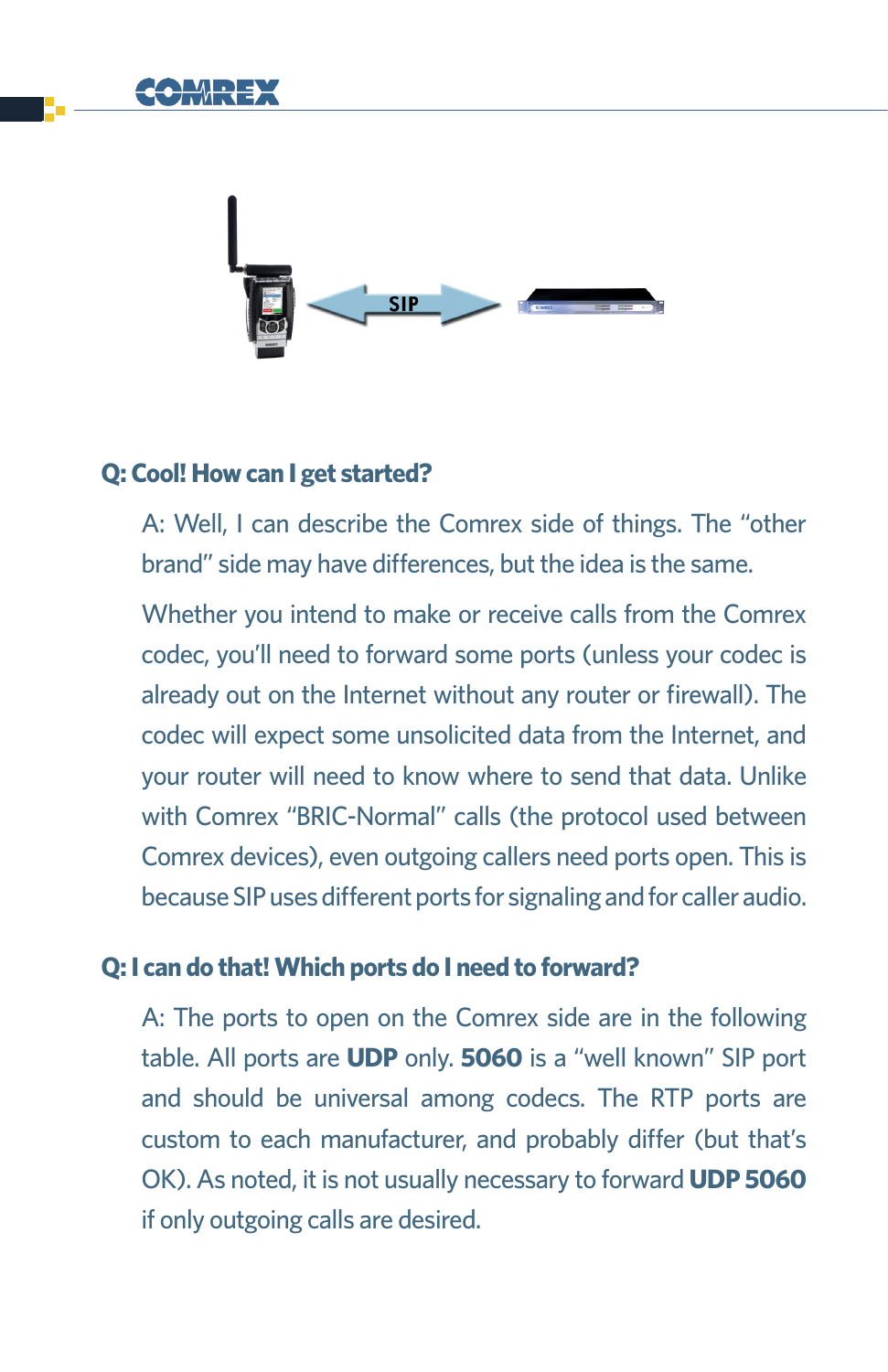

**HAREX** 

\*One additional point on port forwarding—the RTP and RTCP ports might not have to be forwarded if your router employs a SIP ALG (Application Level Gateway) and it's enabled. In this case, the router is smart enough to "sniff" the SIP signaling channel and forward these for you on demand.

#### **Q: I'm not sure how to forward ports. Any help?**

A: Really good information on how to forward ports on popular routers can be found on the website www.portforward.com.

#### **Q: All set! Time to connect?**

A: Not quite. In addition to the router settings, there are some settings within your codec you'll need to change from the defaults in order to make or receive SIP connections.

## **Incoming calls**

In the Web-based interface of your ACCESS or BRIC-Link codec (or on the touch screen interface of your portable), go to **System Settings- >EBU 3326/SIP Settings->Accept Incoming Connections** and set the value to "**Enabled**".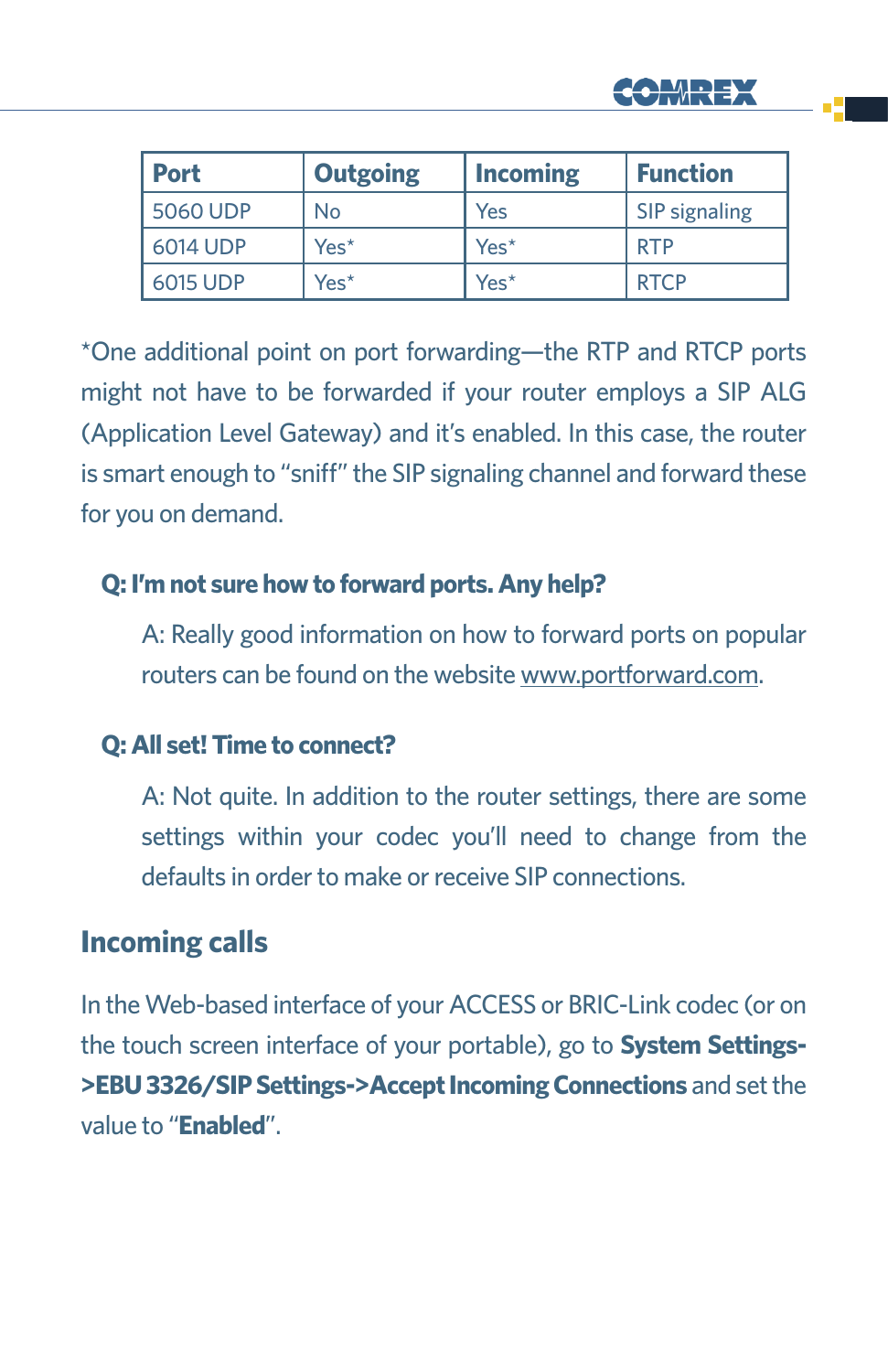

| <b>Connections</b><br><b>Media Statistics</b> | CrossLock          | <b>Audio Metering</b>                               | <b>Profiles</b> | <b>System Settings</b> |  |  |  |
|-----------------------------------------------|--------------------|-----------------------------------------------------|-----------------|------------------------|--|--|--|
| SYSTEM SETTING                                | SETTING ADJUSTMENT |                                                     |                 |                        |  |  |  |
| Global Settings                               |                    | <b>Accept incoming connections</b>                  |                 |                        |  |  |  |
| Switchboard Settings                          |                    | Listen for and automatically answer incoming calls. |                 |                        |  |  |  |
| 門<br>Contact Closures                         |                    |                                                     |                 |                        |  |  |  |
| 뫱<br>Aux Serial Settings                      |                    |                                                     |                 |                        |  |  |  |
| 뾉<br>Security Settings                        | <b>CURRENT</b>     | Not Enabled                                         |                 |                        |  |  |  |
| <b>E</b> BRIC Normal Settings                 |                    | <b>DEFAULT</b> Not Enabled                          |                 |                        |  |  |  |
| Modem Settings                                |                    |                                                     |                 |                        |  |  |  |
| ▼ 2 EBU 3326/SIP Settings                     |                    |                                                     |                 |                        |  |  |  |
| $\mathbb{P}$<br>Accept incoming connections   |                    |                                                     |                 |                        |  |  |  |
| 晉<br>Incoming Connection Profile              | Enabled            |                                                     |                 |                        |  |  |  |
| 뫱<br>Use SIP Proxy                            |                    |                                                     |                 |                        |  |  |  |
| 꽴<br>SIP Proxy Address                        |                    |                                                     |                 |                        |  |  |  |
| 쨈<br>SIP Username                             |                    |                                                     |                 |                        |  |  |  |
| 問<br>SIP Password                             |                    |                                                     |                 |                        |  |  |  |
| CrossLock VPN Settings                        |                    |                                                     |                 |                        |  |  |  |
|                                               |                    |                                                     |                 |                        |  |  |  |
| Show advanced options                         |                    |                                                     |                 |                        |  |  |  |
|                                               |                    |                                                     |                 |                        |  |  |  |
|                                               |                    |                                                     |                 |                        |  |  |  |
| ▴<br>SOFTWARE LICENSING                       | Apply              | Set to Default                                      |                 |                        |  |  |  |

The codec that calls must:

- **1** Be using the EBU 3326 protocol
- **2** Have a SIP ALG on their router (or the proper ports open for their codec)
- **3** Offer an encoder that is supported by Comrex (e.g. AAC family, Opus or G.722)

## **Outgoing Calls**

For outgoing calls on Comrex codecs, you must build an outgoing profile that uses the EBU 3326/SIP transport layer.

New profiles are built on the Comrex user interface by selecting the **Profile** tab and choosing "**Add New Profile**" below the existing profile list.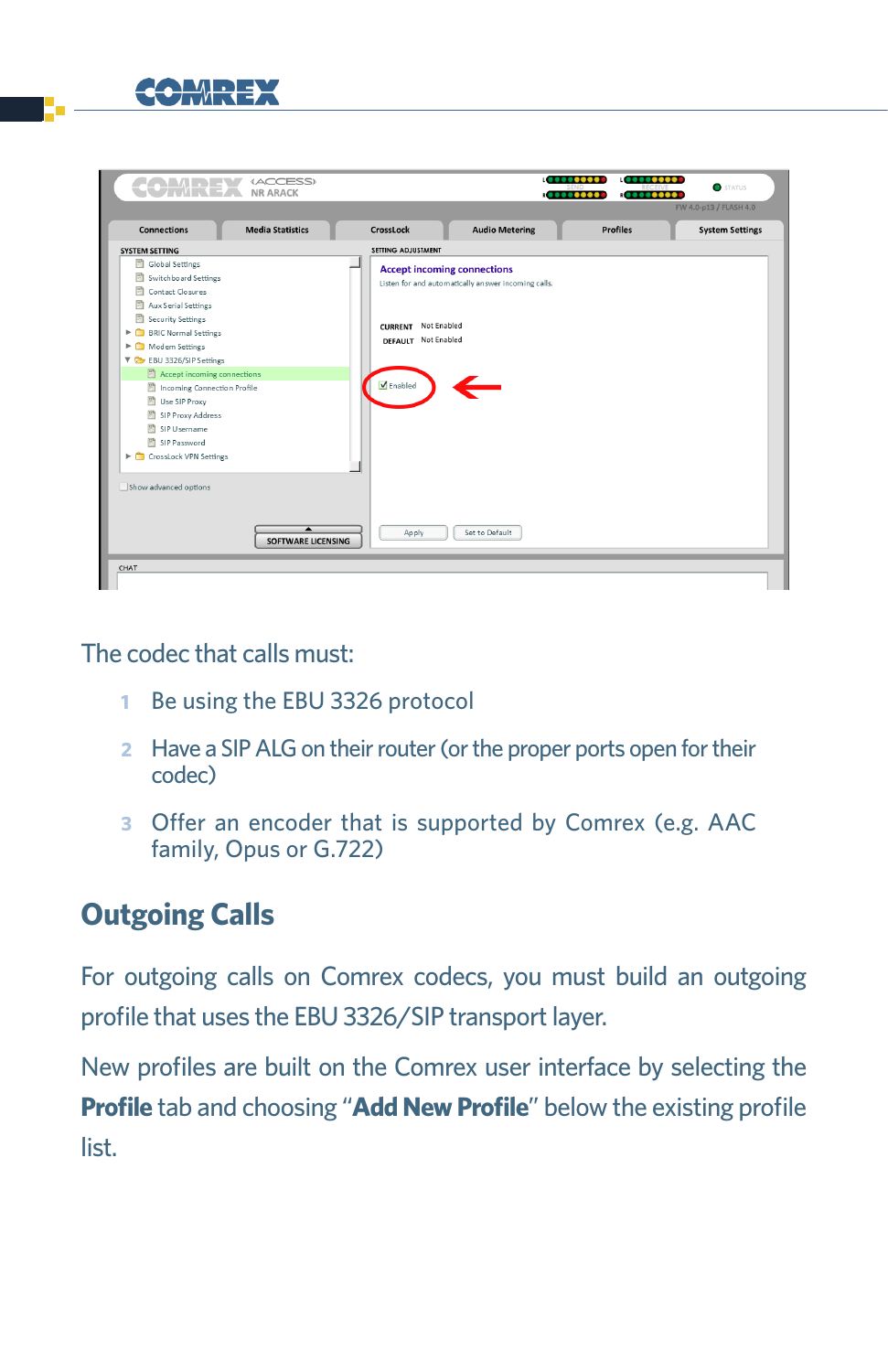

| COMREX                                                                                                                                                                                                                                                                                                             | <b>(ACCESS)</b><br><b>NR ARACK</b>                                                                                               |                                                                                                |                                            | $0 0 0 0 0 0 0 0 0 0 0 0 0 0 0 0 0 0 0 0 0 0 0 0 0 0 0 0 0 0 0 $<br><b></b><br>100000000 | STATUS                 |
|--------------------------------------------------------------------------------------------------------------------------------------------------------------------------------------------------------------------------------------------------------------------------------------------------------------------|----------------------------------------------------------------------------------------------------------------------------------|------------------------------------------------------------------------------------------------|--------------------------------------------|------------------------------------------------------------------------------------------|------------------------|
|                                                                                                                                                                                                                                                                                                                    |                                                                                                                                  |                                                                                                |                                            |                                                                                          | FW 4.0-p13 / FLASH 4.0 |
| <b>Connections</b>                                                                                                                                                                                                                                                                                                 | <b>Media Statistics</b>                                                                                                          | CrossLock                                                                                      | <b>Audio Metering</b>                      | <b>Profiles</b>                                                                          | <b>System Settings</b> |
| <b>PROFILE</b>                                                                                                                                                                                                                                                                                                     | PROFILE SETTING                                                                                                                  | SETTING ADJUSTMENT                                                                             |                                            |                                                                                          |                        |
| 3G AAC-ELD*<br>BGAN AAC-ELD*<br>POTS*<br>AAC Mono*<br>AAC Stereo*<br>HE-AAC Mono*<br>HE-AAC Stereo*<br>HE-AAC V2 Steren*<br>AAC-LD Mono*<br>AAC-LD Stereo*<br>AAC-ELD Mono*<br>AAC-ELD Stereo*<br>Linear PCM*<br>* denotes factory profile<br><> denotes default profile<br>Set Default<br>Add New Profile<br>$ -$ | 同 General<br>$\blacktriangle$<br>$\triangleright$ $\blacksquare$ Local<br>$\blacktriangleright$ $\blacksquare$ Remote<br>$\cdot$ | <b>General Profile Settings</b><br>PROFILE NAME<br>3G AAC-ELD<br>CHANNEL<br><b>BRIC Normal</b> | These settings apply to the whole profile. | ٠                                                                                        |                        |
| Remove Profile<br>Show advanced options                                                                                                                                                                                                                                                                            |                                                                                                                                  | <b>FACTORY PROFILE</b>                                                                         |                                            |                                                                                          |                        |
| CHAT                                                                                                                                                                                                                                                                                                               |                                                                                                                                  |                                                                                                |                                            |                                                                                          |                        |

The important element in creating this profile is under the **General** section of the profile creation tool, with an option labeled **Channel**. By default, this is set to "**BRIC Normal**", which chooses the normal Comrex transport. This must be changed to the "**EBU 3326/SIP"** option to be compatible with other brands. Once this is done, you can enter the **Local** option and choose an encoder that is compatible with the brand being called. It is usually best to leave all other options at their defaults.

Once the profile is created, a new outgoing remote can be created in the usual way on the **Connections** tab. Set the IP address of the target codec and choose the new EBU 3326/SIP profile. Calls should complete if:

- **1** The target codec is on the open Internet or has the SIP port forwarded to it (usually **UDP 5060**)
- **2** The target user has a SIP ALG on their router (or the proper RTP ports open to their codec)
- **3** It can support the encoder offered by the Comrex profile (E.g. AAC family, Opus or G.722)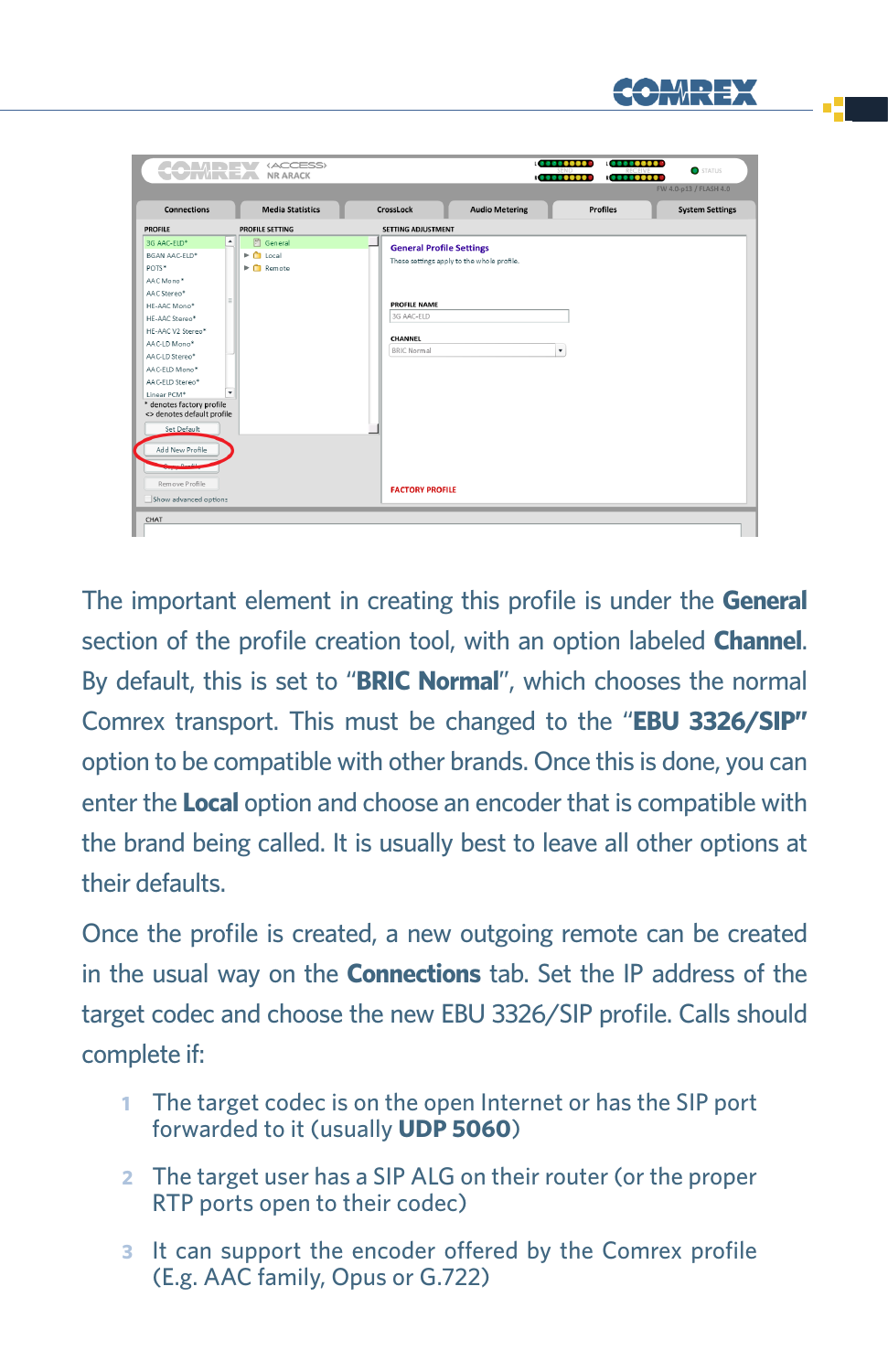

#### **Q: Have you tested any of this?**

A: Somewhat. Here's what we know:

**Telos Z/IP One** - This codec offers AAC family and G.722 modes. For reasons of backward compatibility, Telos chose to implement their AAC encoder using an MPEG2 protocol rather than the MPEG4 as specified in EBU 3326. For this reason, calls will only connect using G.722 mode at this time. Telos has promised a future update to implement MPEG4.

**Tieline** - This codec offers G.722, and some models offer AAC family and Opus encoders. G.722 and AAC modes have been tested to work. Tieline opted to implement a subset of the Opus encoder, so we at Comrex implemented compatible encoders on our side. These are found in the profile settings under **Opus CBR** (for constant bit rate).

**Others** - Most of the time, given compatible encoders and EBU 3326, codecs should interoperate if the proper SIP ports are forwarded on each side. If you experience one-way audio, suspect errors in port forwarding. And feel free to report success and failure to **techies@comrex.com** to help others achieve compatibility!